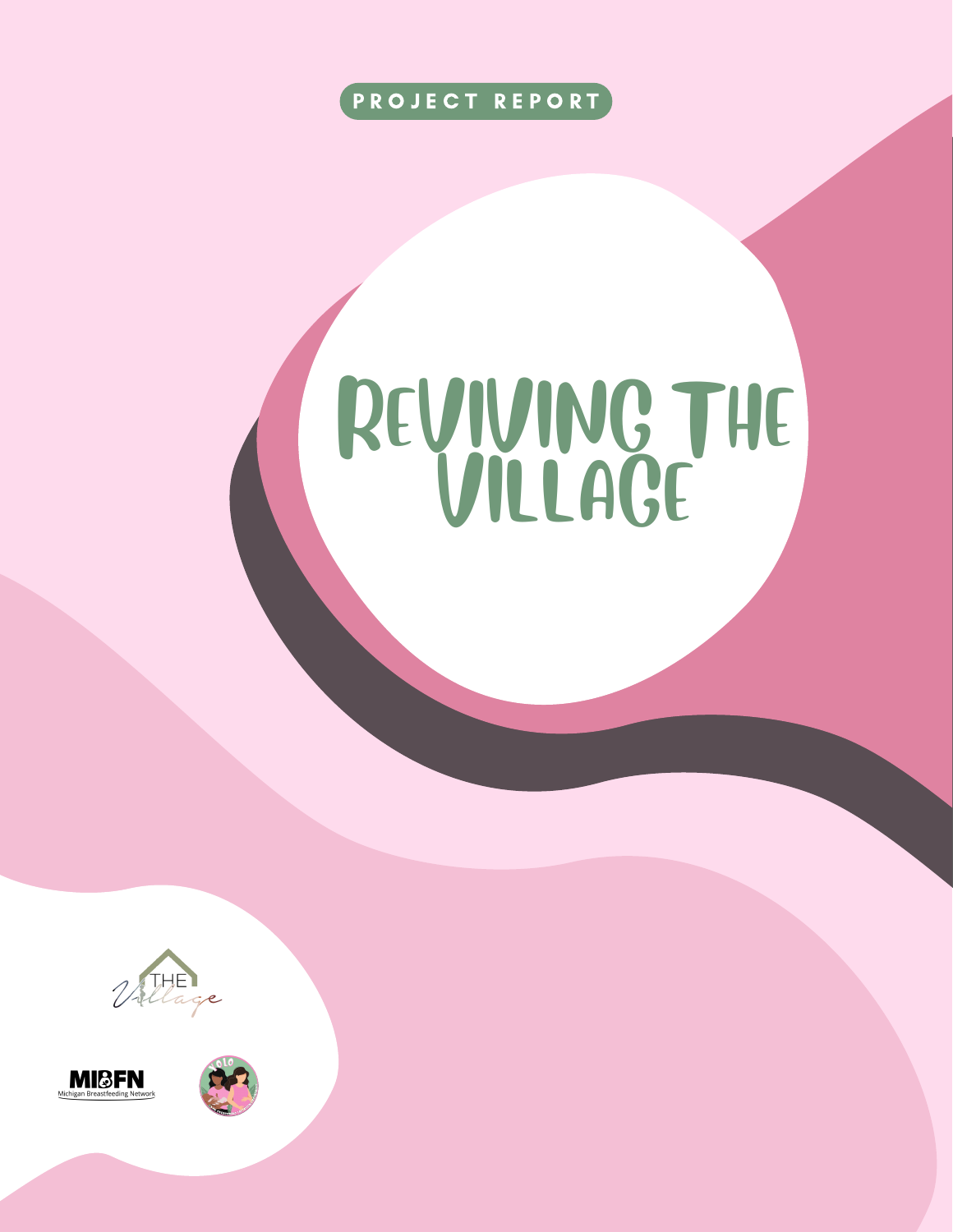# OVERVIEW

This partnership prioritized the education and training of Flint-based, Black lactation supporters to provide the families in their community with skilled, accessible, culturally relevant care, as a model created by a Black, female-led organization for sustainability through mentorship, career opportunities, and communitydriven solutions. This project serves to expand on YOLO's current services and creates an educational model that trains aspiring lactation supporters that reflect and represent the communities they serve.

> "WE COULD ADVANCE THE FIELD WITH BLACK AND INDIGENOUS BREASTFEEDING SUPPORTERS IF NATED THE FINANCIAL BARRIERS THAT IMPACT OUR COMMUNITIES TO GET INTO THE FIELD."

66

T<sup>I</sup>M<sup>E</sup>FRAM<sup>E</sup>

5/1/21-4/30/22

SHONTE' TERHUNE-SMITH, BS, IBCLC, CLS, BD, YOLO FOUNDER



2

AMOUNT

 $\overline{$}75.000$ 

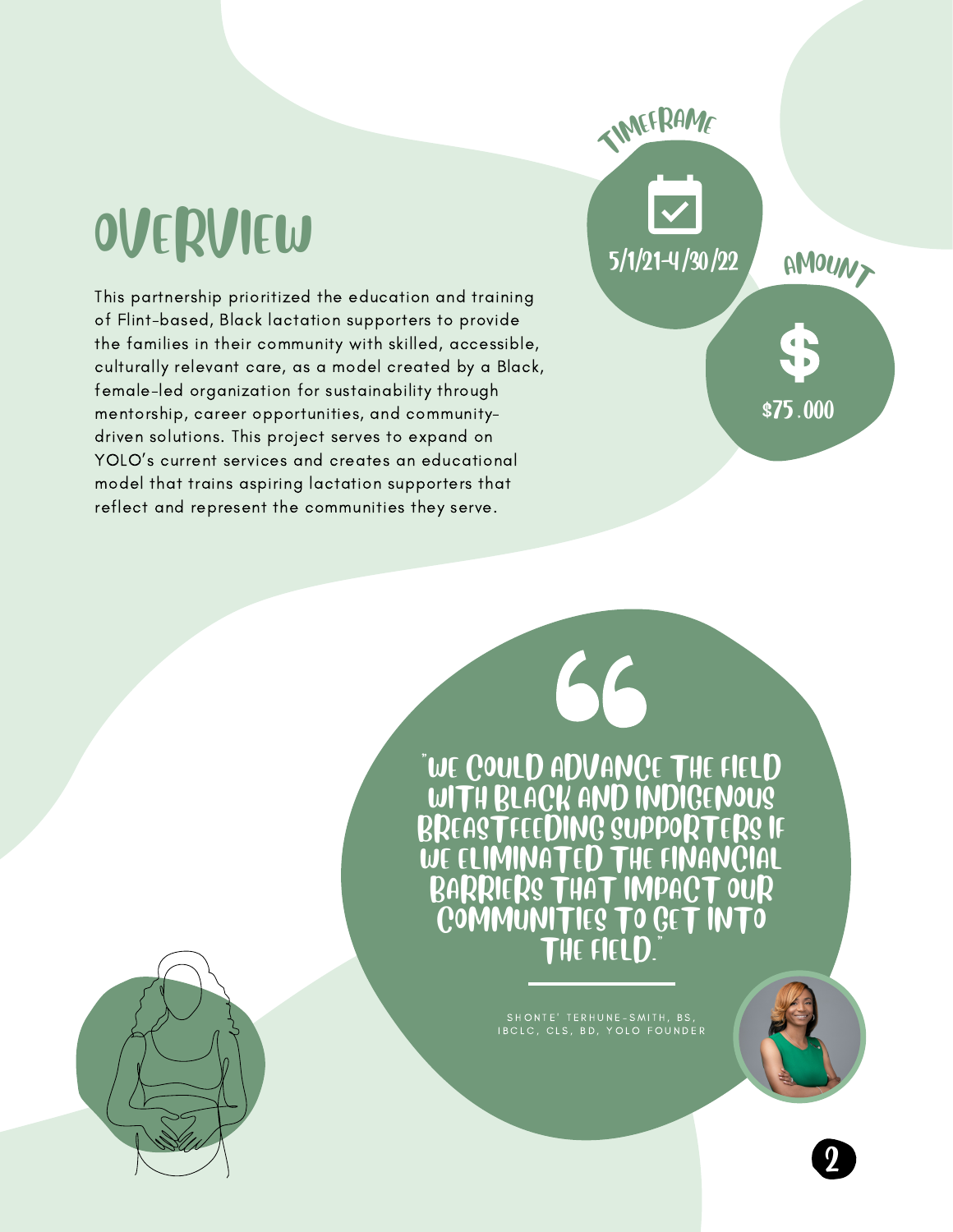### GOAL 1: ESTABLISH A NEW 45-HOUR LACTATION CURRICULUM THAT CENTERS BLACK LACTATION CARE, AMPLIFIES THE VOICES OF BLACK EXPERTS, AND PROVIDES ANTI-RACIST LACTATION TRAINING TO DOMINANT CULTURE LACTATION SUPPORTERS WHILE WORKING ALONGSIDE BLACK LACTATION SUPPORTERS.

#### C R E A T E D M A T E R I A L S, D E V E L O P E D C U R R I C U L U M .ND DESIGNED A VIRTUAL PLATFORM TO PROVIDE TRAINING.

The "Reviving the Village" course was created for community members, grassroots organizations, and breastfeeding supporters that are in search of growing professionally. This course centers Black lactation care amplifies the voices of Black experts and provides anti-racist lactation training to dominant culture lactation supporters while working alongside Black lactation supporters. This 45 hour credit course can count towards educational hours before the IBCLC exam. If one's goal is to be part of the solution in your community, this course is for them!

#### With this course, folx become certified as a Village Breastfeeding Specialist.

Topics this course covers:

- Communication
- Counseling
- Breastfeeding in Color (supporting BIPOC families)

T EDUCATED.

• And more!

WANT TO



#### L A U N C H E D A N D P U B L I C I Z E D 5 - D A Y , 4 5 - H O U R C O U R S E F O R L A C T A T I O N S U P P O R T E R S S E E K I N G 4 5 - HOUR CREDITS PRIOR TO IBCLC EXAM

YOLO received 118 scholarship applications from Black and Indigenous folx for the course. This demonstrates that folx desire antiracist breastfeeding education and that providing additional scholarships may alleviate the financial burden and make this education more widely accessible.  $\mathcal{E}_{\mathcal{E}}$ 

YOLO honed in on their expertise and knowledge to develop and launch the course with intentionality, including the use of case studies as a hands-on learning strategy, brown and tan breast models, and custom-designed pages for note-taking. The course has been promoted by YOLO and community organizations with a current cohort of mentees and scholarship awardees participating in the course.



3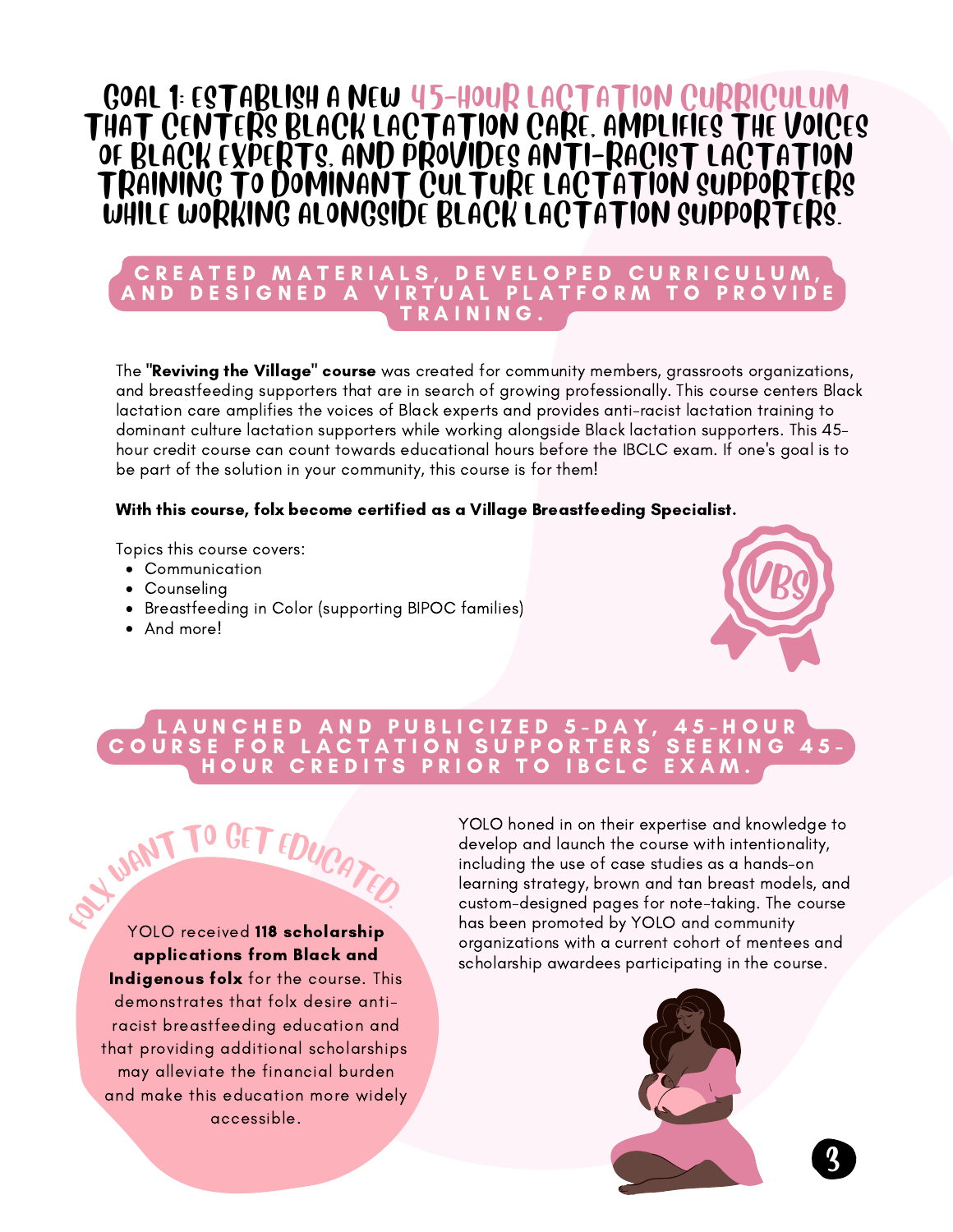

4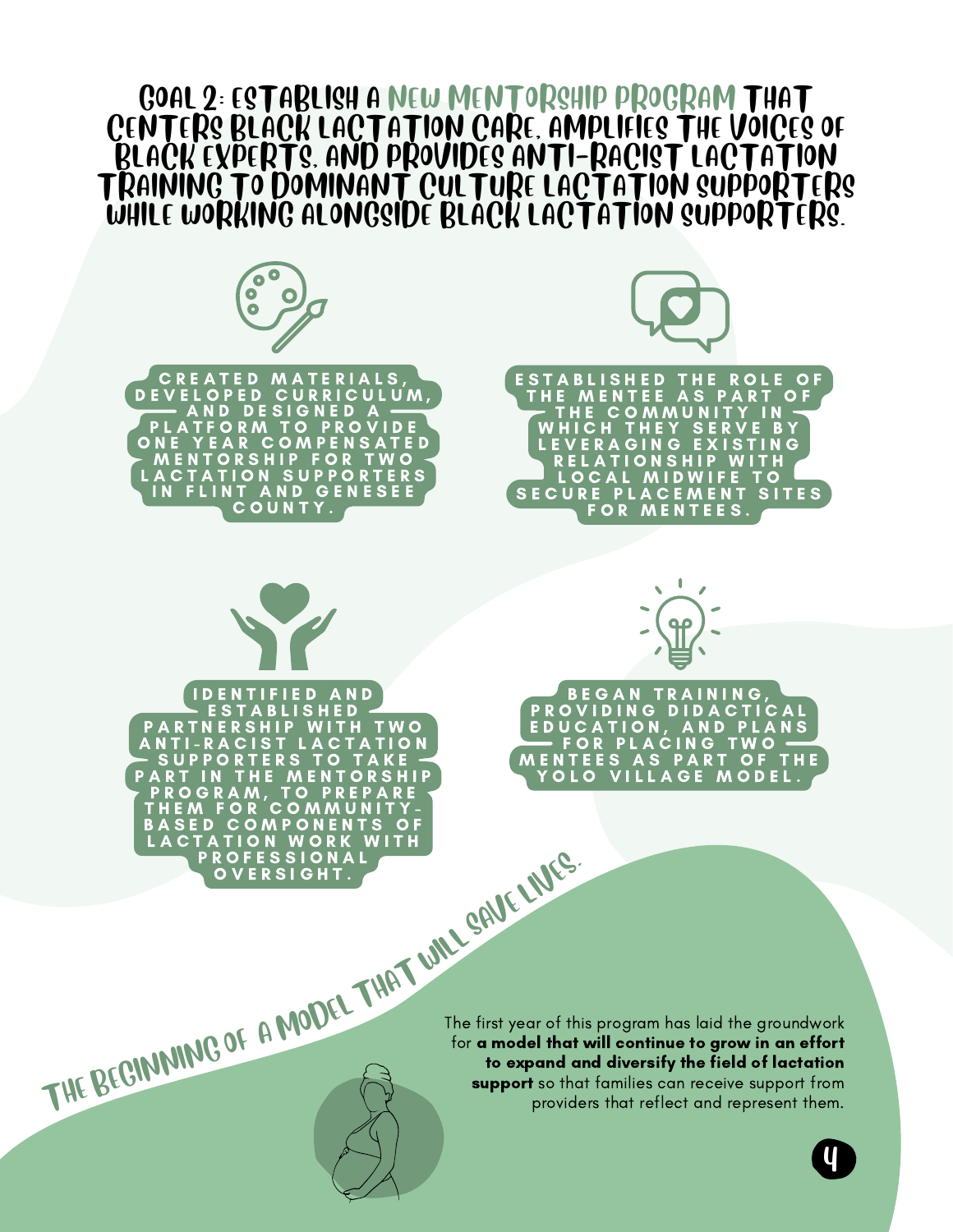### GOAL 3: EXPAND THE REACH AND ESTABLISH FINANCIAL SUSTAINABILITY OF THE PROGRAMS ESTABLISHED IN GOALS 1 AND 2 BY AMPLIFYING THE VOICES OF BLACK EXPERTS AND PROVIDING ANTI-RACIST LACTATION TRAINING TO DOMINANT CULTURE LACTATION SUPPORTERS WHILE WORKING ALONGSIDE BLACK LACTATION SUPPORTERS.





"SERVING ALONGSIDE SHONTE' IS SUCH AN INCREDIBLE HONOR. SHE IS LENTLESSLY DEDICATED T Y, AND IS CONSIST DEVELOPING FRESH, BRILLIANT STRATEGIES THAT ADVANCE THE WORK IN WAYS THAT INSPIRE AND MOTIVATE EVERYONE SHE MEETS."



5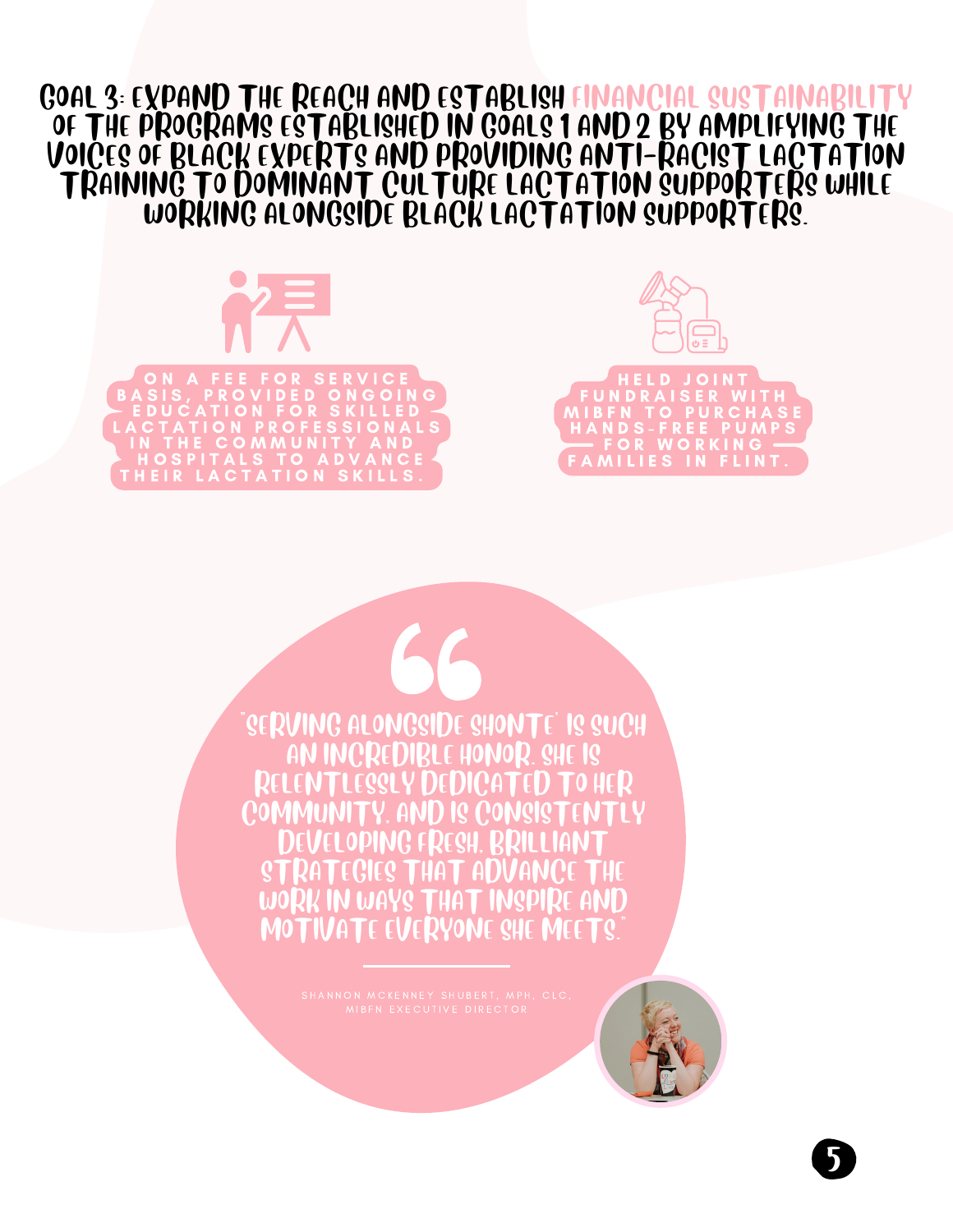YOLO listens and learns from folx they work alongside to pivot programs TO MEET COMMUNITY NEED.<br>YOLO PIVOTS TO MEET COMMUNITY NEED.<br>And offerings based on community need. As a recent example, YOLO recognized a need for hands-free pumps for working families in Flint. They collaborated with MIBFN on a joint fundraiser which resulted in being able to purchase 24 hands-free pumps, 24 personal use pumps, and 20 hands-free bras for distribution in Flint and surrounding areas. The innate iterative nature of YOLO helps them to better meet families where they are at to support them in meeting their lactation goals.

6

"SHONTE'S HEART AND COMMITMENT TO SERVING FLINT AND GENESEE COUNTY FAMILIES ARE UNMATCHED. WHEN SHE SEES A NEED SHE FILLS IT. SHE IS A MENTOR, LEADER, VISIONARY, AND GIFT TO EVERY PERSON THAT IS CONNECTED TO HER. MIBFN IS GRATEFUL FOR THE PARTNERSHIP AND AUTHENTIC RELATIONSHIP WITH YOLO, AND WE ARE ETERNALLY HONORED AND GRATEFUL TO SERVE ALONGSIDE. HER VISION IS THE SOLUTION TO IMPROVED MATERNAL-CHILD HEALTH OUTCOMES FOR HER COMMUNITY!"

> JENNIFER DAY, IBCLC, RLC, MIBFN COMMUNITY BUILDING PROJECT MANAGER